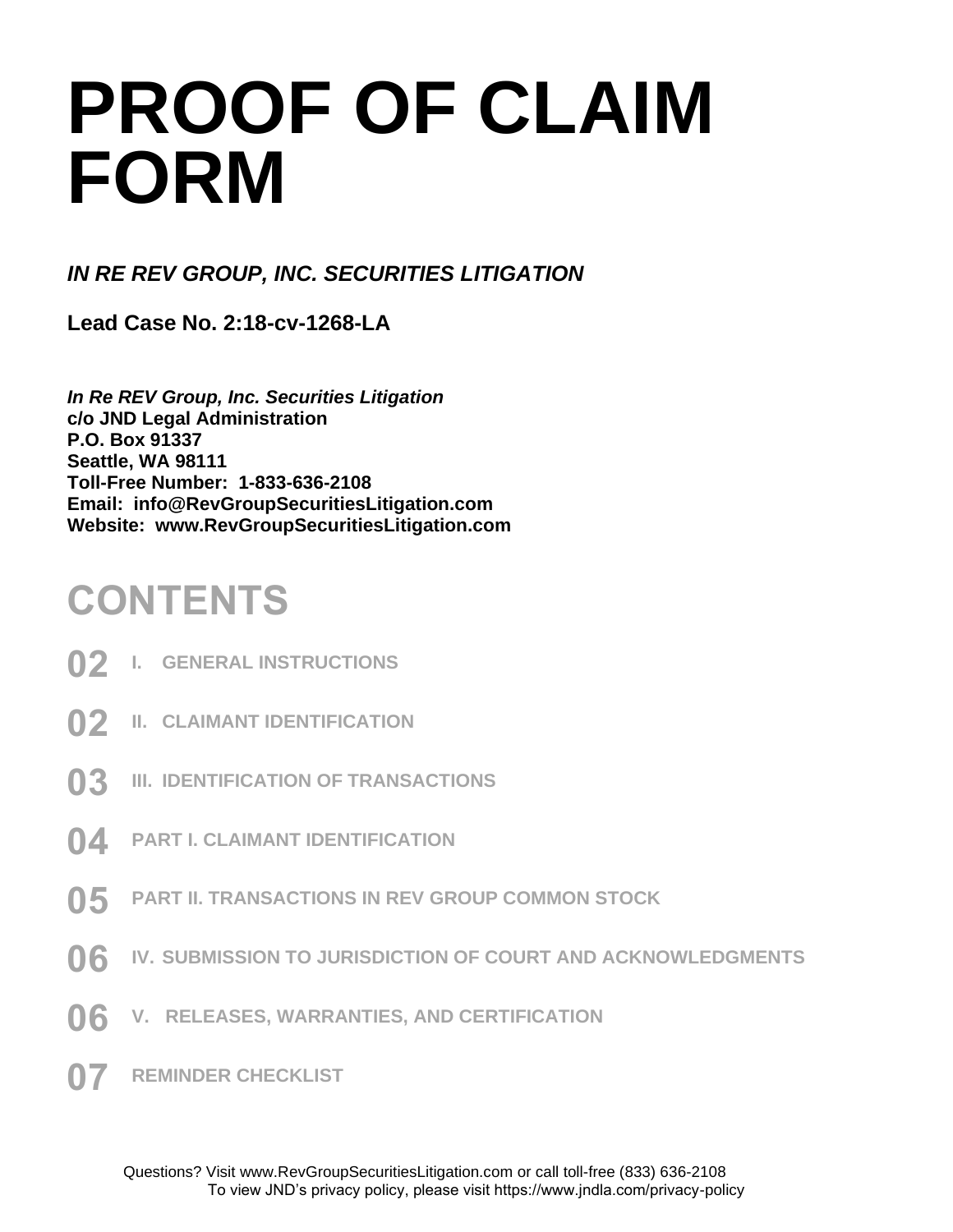### **I. GENERAL INSTRUCTIONS**

1. To recover as a member of one of the Classes based on your claims in the action entitled *In re REV Group, Inc.*, Lead Case No. 2:18-cv-1268-LA (E.D. Wisc.), you must complete and, on page 6 below, sign this Proof of Claim and Release Form ("Claim Form"). If you fail to submit a timely and properly addressed (as explained in paragraph 3 below) Claim Form, your claim may be rejected and you may not receive any recovery from the Net Settlement Fund created in connection with the proposed Settlement.

2. Submission of this Claim Form, however, does not assure that you will share in the proceeds of the Settlement of the Action.

#### 3. **THIS CLAIM FORM MUST BE SUBMITTED ONLINE AT WWW.REVGROUPSECURITIESLITIGATION.COM NO LATER THAN DECEMBER 21, 2021 OR, IF MAILED, BE POSTMARKED NO LATER THAN DECEMBER 21, 2021, ADDRESSED AS FOLLOWS:**

*In Re REV Group, Inc. Securities Litigation* c/o JND Legal Administration P.O. Box 91337 Seattle, WA 98111

4. If you are a Class Member and you do not timely request exclusion in response to the Notice dated August 24, 2021, you are bound by the terms of any judgment entered in the Action, including the releases provided therein, WHETHER OR NOT YOU SUBMIT A CLAIM FORM OR RECEIVE A PAYMENT.

### **II. CLAIMANT IDENTIFICATION**

1. If you purchased shares of REV Group, Inc. ("REV Group" or the "Company") common stock (i) traceable to the January 26, 2017 initial public offering (the "IPO"); (ii) directly traceable to the October 13, 2017 secondary public offering (the "SPO"), *i.e.* purchased on October 13, 2017 at \$27.25 per share; or purchased or otherwise acquired REV Group shares of common stock (iii) during the period from January 26, 2017 through June 7, 2018, inclusive (the "Relevant Period"), you are a "Class Member" and may be entitled to a payment from a class action settlement. If you held REV Group common stock in your name, you are the beneficial owner as well as the record owner. If, however, you purchased or otherwise acquired REV Group common stock during the Relevant Period through a third party, such as a brokerage firm, you are the beneficial owner and the third party is the record owner.

2. Use **Part I** of this form entitled "Claimant Information" to identify each beneficial owner of REV Group common stock that form the basis of this claim, as well as the owner of record if different. THIS CLAIM MUST BE FILED BY THE ACTUAL BENEFICIAL OWNERS OR THE LEGAL REPRESENTATIVE OF SUCH OWNERS.

3. All joint owners must sign this claim. Executors, administrators, guardians, conservators, and trustees must complete and sign this claim on behalf of persons represented by them and their authority must accompany this claim and their titles or capacities must be stated. The Social Security (or taxpayer identification) number and telephone number of the beneficial owner may be used in verifying the claim. Failure to provide the foregoing information could delay verification of your claim or result in rejection of the claim.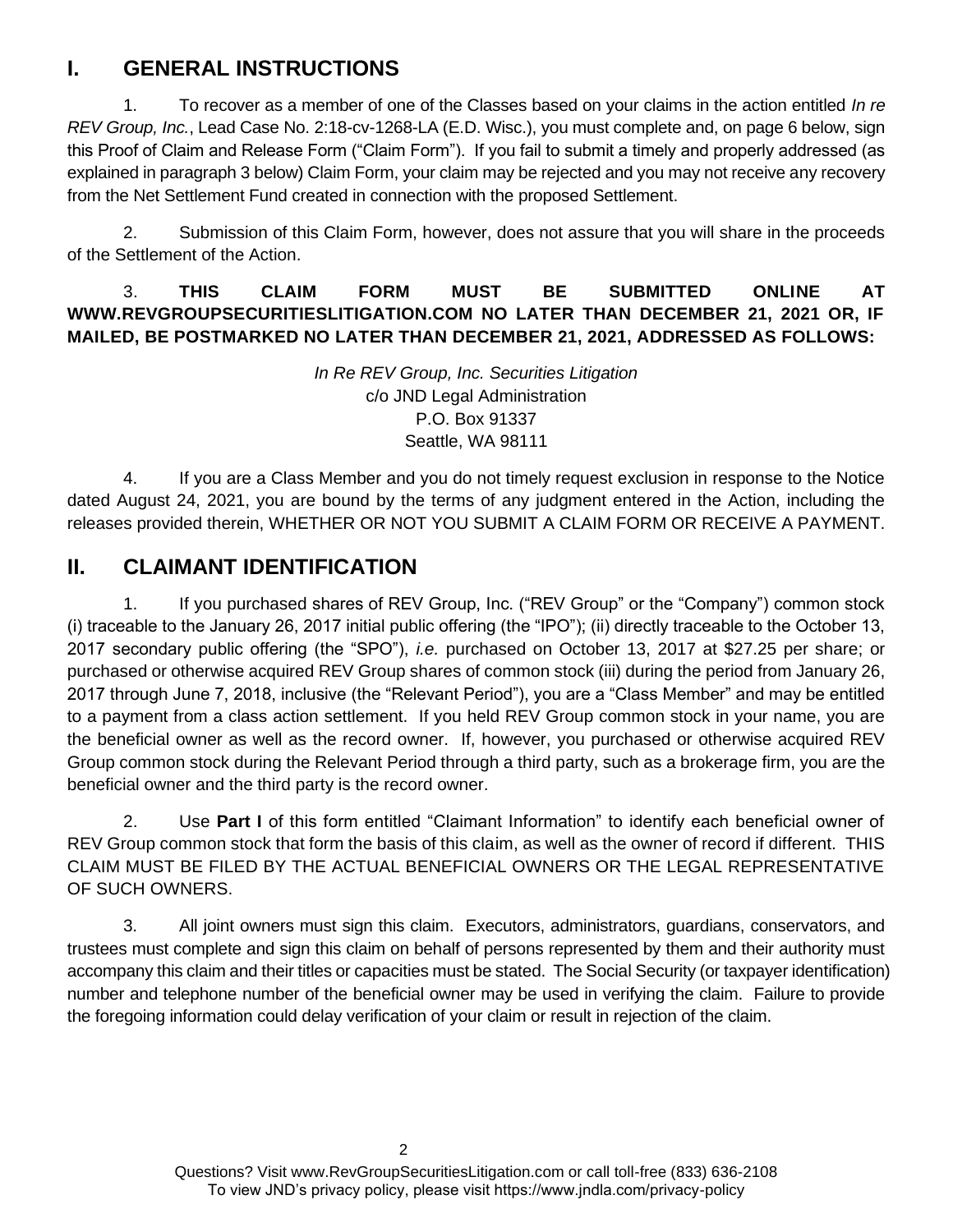### **III. IDENTIFICATION OF TRANSACTIONS**

1. Use **Part II** of this form entitled "Transactions in REV Group Common Stock" to supply all required details of your transaction(s) in REV Group common stock. If you need more space or additional schedules, attach separate sheets giving all of the required information in substantially the same form. Sign and print or type your name on each additional sheet.

2. On the schedules, provide all of the requested information with respect to your holdings, purchases, acquisitions, and sales of REV Group common stock, whether the transactions resulted in a profit or a loss. Failure to report all such transactions may result in the rejection of your claim.

3. The date of covering a "short sale" is deemed to be the date of purchase of REV Group common stock. The date of a "short sale" is deemed to be the date of sale.

4. Copies of broker confirmations or other documentation of your transactions must be attached to your claim. Failure to provide this documentation could delay verification of your claim or result in rejection of your claim. **THE PARTIES DO NOT HAVE INFORMATION ABOUT YOUR TRANSACTIONS IN REV GROUP COMMON STOCK.**

5. NOTICE REGARDING ELECTRONIC FILES: Certain claimants with large numbers of transactions may request, or may be requested, to submit information regarding their transactions in electronic files. All claimants MUST submit a manually signed paper Claim Form whether or not they also submit electronic copies. If you wish to file your claim electronically, you must contact the Claims Administrator at (833) 636-2108 to obtain the required file layout. No electronic files will be considered to have been properly submitted unless the Claims Administrator issues to the claimant an acknowledgment of receipt and acceptance of electronically submitted data. To obtain the mandatory electronic filing requirements and file layout, you may visit the Case Website at www.RevGroupSecuritiesLitigation.com or you may email the Claims Administrator's electronic filing department at REVSecurities@JNDLA.com. Any file not in accordance with the required electronic filing format will be subject to rejection. No electronic files will be considered to have been properly submitted unless the Claims Administrator issues an email to that effect after processing your file with your claim numbers and respective account information. Do not assume that your file has been received or processed until you receive this email. If you do not receive such an email within 10 days of your submission, you should contact the electronic filing department at REVSecurities@JNDLA.com to inquire about your file and confirm it was received and acceptable.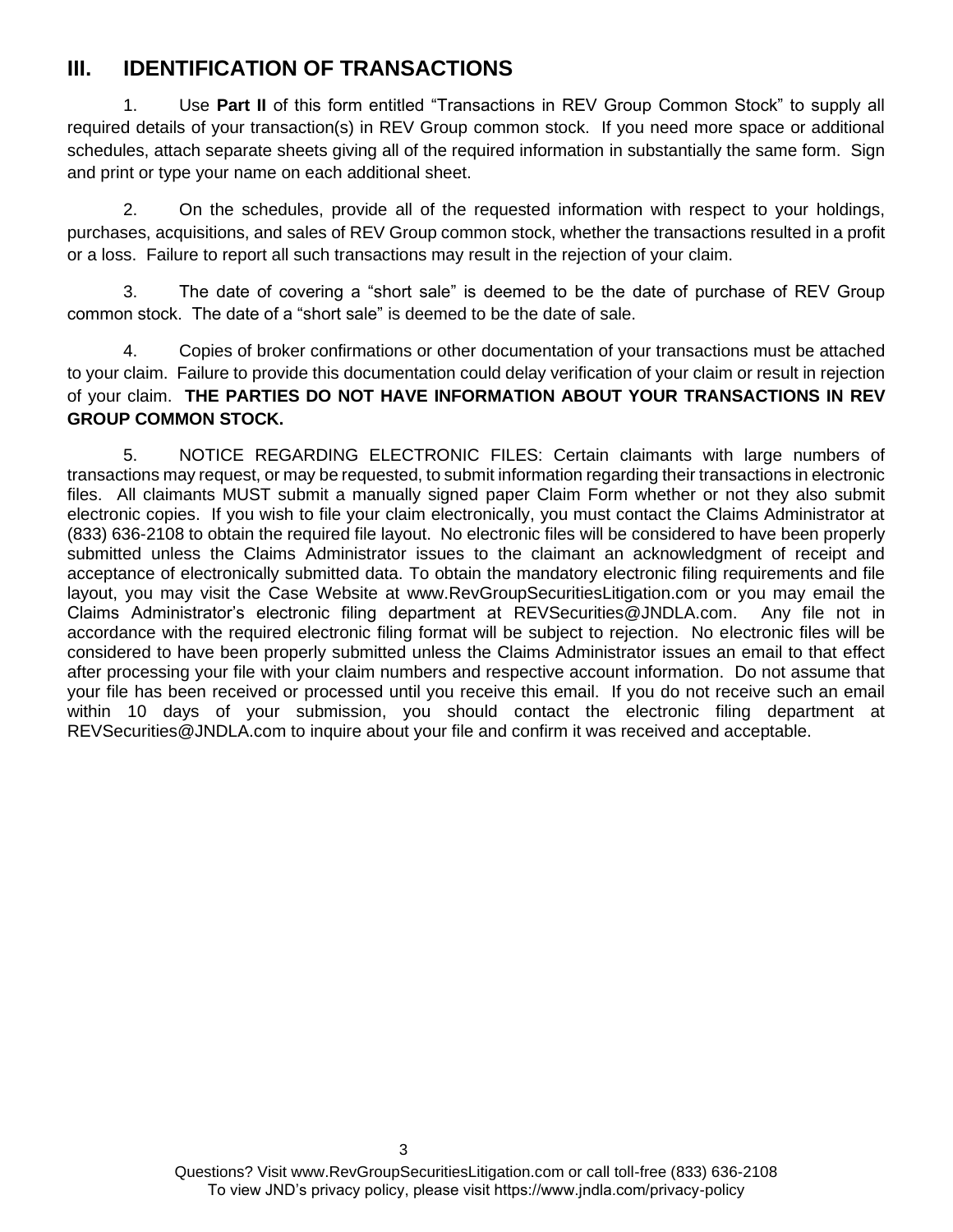## **PART I. CLAIMANT IDENTIFICATION**

The Claims Administrator will use this information for all communications regarding this Claim Form. If this information changes, you MUST notify the Claims Administrator in writing at the address above. Complete names of all persons and entities must be provided.

| <b>Beneficial Owner's First Name</b>                                                          | MI        |       | Beneficial Owner's Last Name                           |
|-----------------------------------------------------------------------------------------------|-----------|-------|--------------------------------------------------------|
|                                                                                               |           |       |                                                        |
| Co-Beneficial Owner's First Name                                                              | MI        |       | Co-Beneficial Owner's Last Name                        |
|                                                                                               |           |       |                                                        |
| Entity Name (if claimant is not an individual)                                                |           |       |                                                        |
|                                                                                               |           |       |                                                        |
| Representative or Custodian Name (if different from Beneficial Owner(s) listed above)         |           |       |                                                        |
|                                                                                               |           |       |                                                        |
| Address1 (street name and number)                                                             |           |       |                                                        |
|                                                                                               |           |       |                                                        |
| Address2 (apartment, unit or box number)                                                      |           |       |                                                        |
|                                                                                               |           |       |                                                        |
| City                                                                                          |           | State | ZIP/Postal Code                                        |
|                                                                                               |           |       |                                                        |
| Foreign Country (only if not USA)                                                             |           |       | Foreign County (only if not USA)                       |
|                                                                                               |           |       |                                                        |
| Social Security Number (last four digits only)                                                |           |       | Taxpayer Identification Number (last four digits only) |
|                                                                                               | <b>OR</b> |       |                                                        |
| Telephone Number (home)                                                                       |           |       | Telephone Number (work)                                |
|                                                                                               |           |       |                                                        |
| Email address                                                                                 |           |       |                                                        |
|                                                                                               |           |       |                                                        |
| Account Number (if filing for multiple accounts, file a separate Claim Form for each account) |           |       |                                                        |
|                                                                                               |           |       |                                                        |
| Claimant Account Type (check appropriate box):                                                |           |       |                                                        |
| Individual (includes joint owner accounts)                                                    |           |       | Pension Plan<br>Trust<br>Corporation                   |
| <b>IRA/401K</b><br>Estate                                                                     |           |       |                                                        |
|                                                                                               |           |       |                                                        |
|                                                                                               |           |       |                                                        |
|                                                                                               |           |       |                                                        |

Questions? Visit www.RevGroupSecuritiesLitigation.com or call toll-free (833) 636-2108 To view JND's privacy policy, please visit https://www.jndla.com/privacy-policy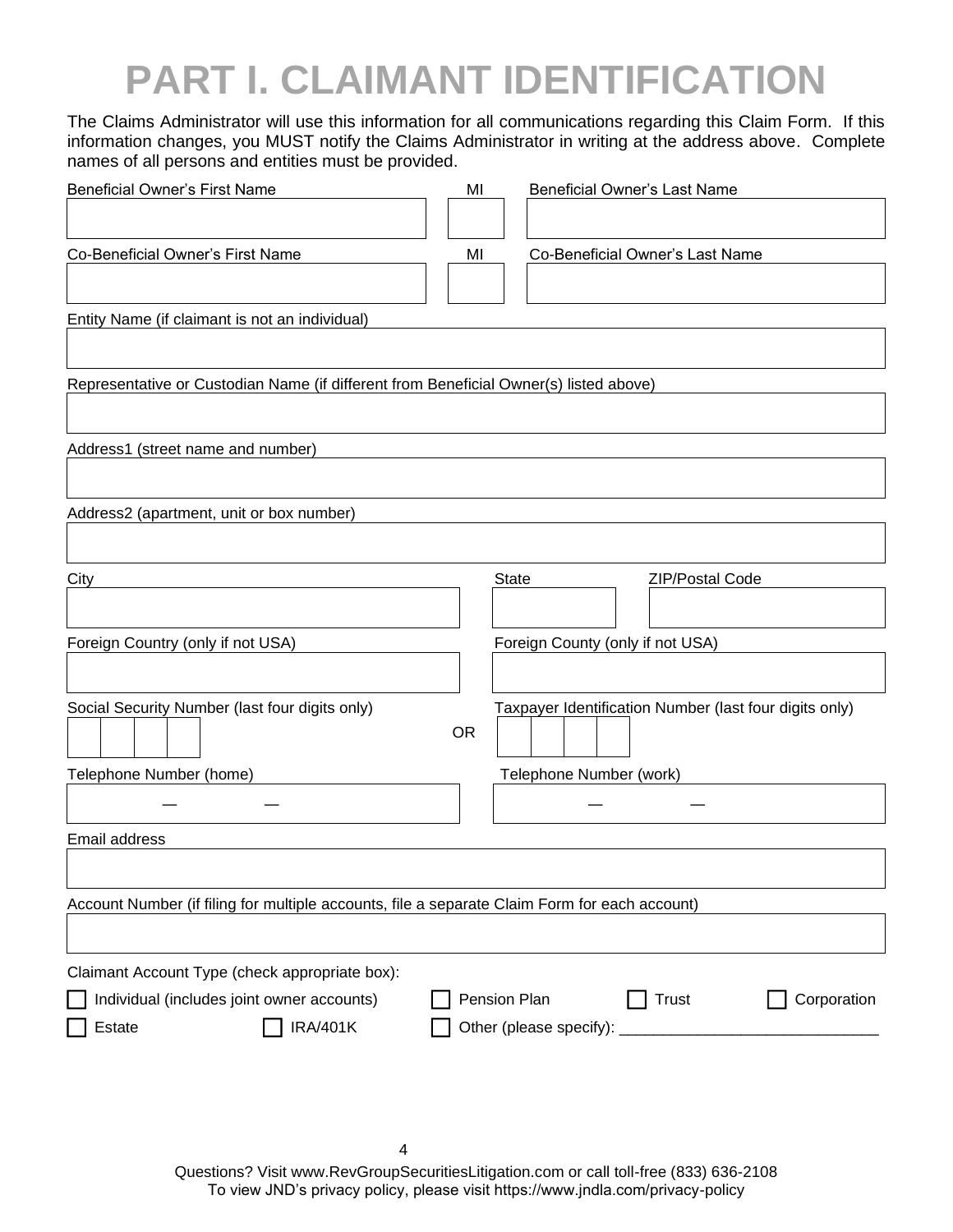## **PART II. TRANSACTIONS IN REV GROUP COMMON STOCK**

| 1. PURCHASES DURING THE RELEVANT PERIOD - Separately list each and every<br>purchase/acquisition of common stock from after the opening of trading on January 26, 2017<br>through and including the close of trading on June 7, 2018. (Must be documented.)                                                                                                                                                                                                                                                                                                                          |                                             |                                       |                                                                            |  |  |  |
|--------------------------------------------------------------------------------------------------------------------------------------------------------------------------------------------------------------------------------------------------------------------------------------------------------------------------------------------------------------------------------------------------------------------------------------------------------------------------------------------------------------------------------------------------------------------------------------|---------------------------------------------|---------------------------------------|----------------------------------------------------------------------------|--|--|--|
| Date of Purchase<br>(List Chronologically)<br>(MM/DD/YY)                                                                                                                                                                                                                                                                                                                                                                                                                                                                                                                             | <b>Number of Shares</b><br><b>Purchased</b> | <b>Purchase Price Per Share</b>       | <b>Total Purchase Price</b><br>(excluding taxes,<br>commissions, and fees) |  |  |  |
| $\prime$                                                                                                                                                                                                                                                                                                                                                                                                                                                                                                                                                                             |                                             | \$                                    | \$                                                                         |  |  |  |
| $\prime$                                                                                                                                                                                                                                                                                                                                                                                                                                                                                                                                                                             |                                             | \$                                    | \$                                                                         |  |  |  |
| $\prime$                                                                                                                                                                                                                                                                                                                                                                                                                                                                                                                                                                             |                                             | \$                                    | \$                                                                         |  |  |  |
| $\prime$<br>T                                                                                                                                                                                                                                                                                                                                                                                                                                                                                                                                                                        |                                             | \$                                    | \$                                                                         |  |  |  |
| 2. PURCHASES DURING 90-DAY LOOKBACK PERIOD - State the total number of shares of<br>common stock purchased/acquired from after the opening of trading on June 8, 2018 through<br>and including the close of trading on September 4, 2018. <sup>1</sup><br>(Must be documented.)<br>3. SALES DURING THE RELEVANT PERIOD AND DURING THE 90-DAY LOOKBACK PERIOD -<br>Separately list each and every sale/disposition of common stock from after the opening of trading on<br>January 26, 2017 through and including the close of trading on September 4, 2018. (Must be<br>documented.) |                                             |                                       |                                                                            |  |  |  |
|                                                                                                                                                                                                                                                                                                                                                                                                                                                                                                                                                                                      |                                             |                                       |                                                                            |  |  |  |
| Date of Sale<br>(List Chronologically)<br>(MM/DD/YY)                                                                                                                                                                                                                                                                                                                                                                                                                                                                                                                                 | <b>Number of Shares Sold</b>                | <b>Sale Price</b><br><b>Per Share</b> | <b>Total Sale Price</b><br>(excluding taxes,<br>commissions, and fees)     |  |  |  |
| $\prime$                                                                                                                                                                                                                                                                                                                                                                                                                                                                                                                                                                             |                                             | $\mathfrak{S}$                        | \$                                                                         |  |  |  |
| $\prime$<br>$\prime$                                                                                                                                                                                                                                                                                                                                                                                                                                                                                                                                                                 |                                             | \$                                    | \$                                                                         |  |  |  |
| $\prime$<br>$\sqrt{2}$                                                                                                                                                                                                                                                                                                                                                                                                                                                                                                                                                               |                                             | \$                                    | \$                                                                         |  |  |  |
| $\sqrt{2}$<br>$\prime$                                                                                                                                                                                                                                                                                                                                                                                                                                                                                                                                                               |                                             | $\mathfrak{S}$                        | \$                                                                         |  |  |  |

(Must be documented.)



#### **IF YOU NEED ADDITIONAL SPACE TO LIST YOUR TRANSACTIONS YOU MUST PHOTOCOPY THIS PAGE AND CHECK THIS BOX**

<sup>1</sup> Information requested in this Claim Form with respect to your transactions from the opening of trading on June 8, 2018 through and including the close of trading on September 4, 2018, is needed only in order to balance your claim.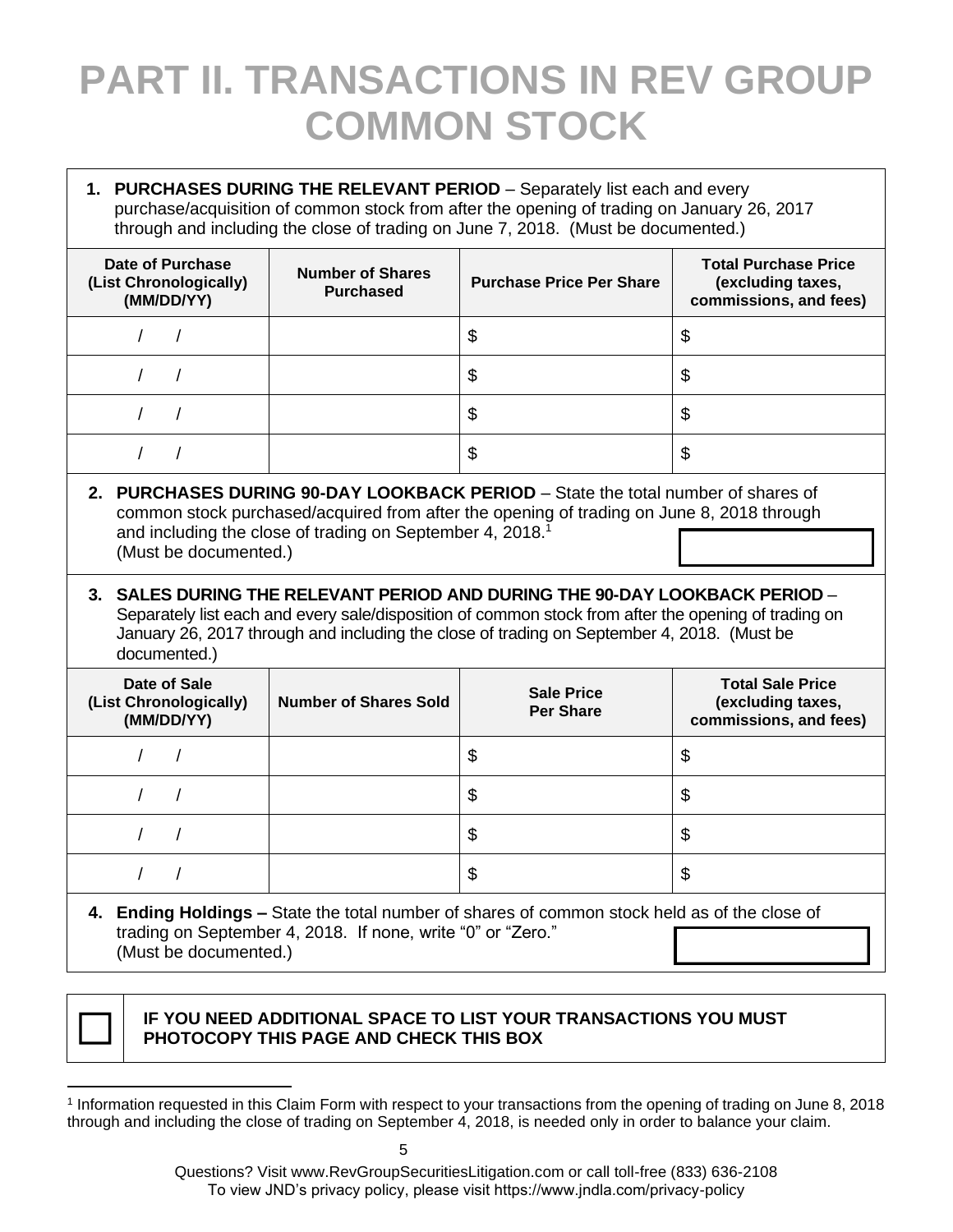#### **IV. SUBMISSION TO JURISDICTION OF COURT AND ACKNOWLEDGMENTS**

By signing and submitting this Claim Form, the claimant(s) or the person(s) acting on behalf of the claimant(s) certify(ies) that: I (We) submit this Claim Form under the terms of the Plan of Allocation of Net Settlement Fund described in the accompanying Notice. I (We) also submit to the jurisdiction of the United States District Court for the Eastern District of Wisconsin (the "Court") with respect to my (our) claim as a Class Member(s) and for purposes of enforcing the releases set forth herein. I (We) further acknowledge that I (we) will be bound by the terms of any judgment entered in connection with the Settlement in the Action, including the releases set forth therein. I (We) agree to furnish additional information to the Claims Administrator to support this claim, such as additional documentation for transactions in REV Group common stock, if required to do so. I (We) have not submitted any other claim covering the same transactions in REV Group common stock during the Relevant Period and know of no other person having done so on my (our) behalf.

#### **V. RELEASES, WARRANTIES, AND CERTIFICATION**

1. I (We) hereby warrant and represent that I am (we are) a Class Member as defined in the Notice, that I am (we are) not excluded from the Classes, and that I am (we are) not one of the "Defendant Releasees" as defined in the accompanying Notice.

2. As a Class Member, I (we) hereby acknowledge full and complete satisfaction of, and do hereby fully, finally, and forever settle, release, and discharge with prejudice the Released Plaintiffs' Claims as to each and all of the Defendant Releasees (as these terms are defined in the accompanying Notice). This release shall be of no force or effect unless and until the Court approves the Settlement and it becomes effective on the Effective Date.

I (We) hereby warrant and represent that I (we) have not assigned or transferred or purported to assign or transfer, voluntarily or involuntarily, any matter released pursuant to this release or any other part or portion thereof.

4. I (We) hereby warrant and represent that I (we) have included information about all of my (our) purchases of REV Group common stock to the extent requested.

5. I (We) certify that I am (we are) NOT subject to backup tax withholding. (If you have been notified by the Internal Revenue Service that you are subject to backup withholding, please strike out the prior sentence.)

I (We) declare under penalty of perjury under the laws of the United States of America that all of the foregoing information supplied by the undersigned is true and correct.

Executed this \_\_\_\_\_\_\_\_\_\_ day of \_\_\_\_\_\_\_\_\_\_\_\_\_\_\_\_\_\_\_\_\_, 2021

Signature of Claimant Type or print name of Claimant

Signature of Joint Claimant, if any Type or print name of Joint Claimant

Signature of person signing on behalf of Claimant Type or print name of person signing on behalf of Claimant

Capacity of person signing on behalf of Claimant, if other than an individual (e.g., Administrator, Executor, Trustee, President, Custodian, Power of Attorney, etc.)

6

Questions? Visit www.RevGroupSecuritiesLitigation.com or call toll-free (833) 636-2108 To view JND's privacy policy, please visit https://www.jndla.com/privacy-policy